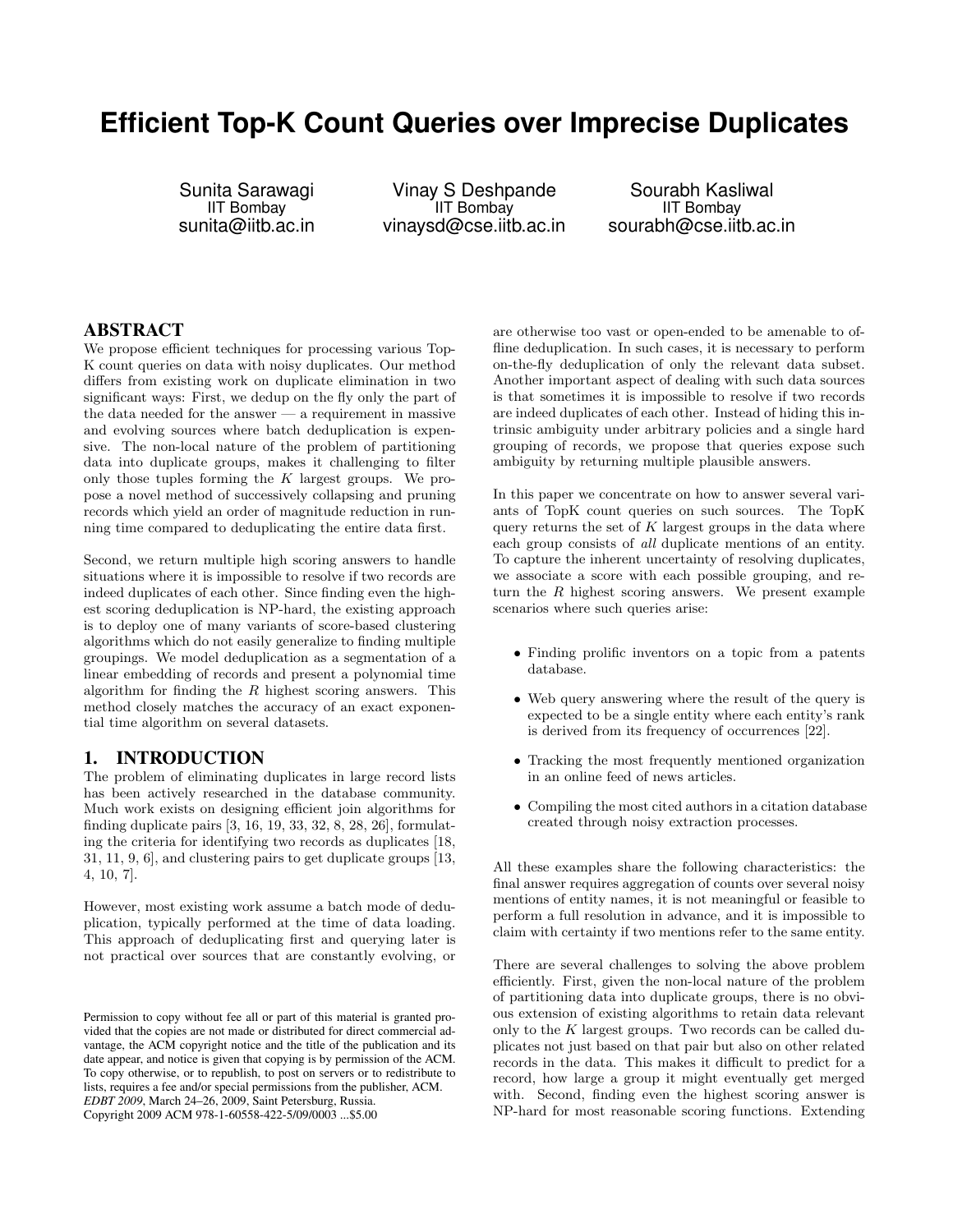existing approximation methods to finding the  $R$  highest scoring answer is not obvious. Third, finding the score of a TopK answer is non-trivial because it requires summing over the score over exponential possible groupings.

# 1.1 Contributions

We propose a query processing framework on data with duplicates that extends the capabilities of existing systems in two significant ways: First, it requires deduping on the fly the part of the data actually needed for the answer. Second, it considers situations where it is impossible to fine tune an exact deduplication criteria that can precisely resolve when two records are the same. In this paper we illustrate how we address these two challenges for the TopK count query and other related queries.

We propose a novel method of pruning records guaranteed not to be in the TopK set by using a notion of sufficient predicates to collapse obvious duplicates and a notion of necessary predicates to estimating lower bound on the size of a group in the answer and pruning away irrelevant tuples. Our pruning algorithm is safeguarded against the two extremes of many mentions of the same entity and many groups with small number of mentions.

Experiments on three real-life datasets of up to a quarter million rows shows that for small values of  $K$  our algorithm reduces the data size to  $1\%$  of its original size. This leads to significant reduction in running time because most deduplication algorithms are in the worst case quadratic in the number of input records.

We propose a linear embedding of the records such that potential duplicates are clustered. Within this embedding, we provide an exact polynomial time algorithm for finding the R highest scoring TopK answers. We compared the quality of the answers we obtained under the embedding to exact answers on real-life datasets where it was possible to find the exact answer using existing algorithms. In all cases, the accuracy of the answer we obtain is 99% of the exact algorithm.

*Outline.* We review related work in Section 2. In Section 3 we formally define TopK queries on data with duplicate records and discuss existing deduplication algorithms. We then present our core algorithm for collapsing and pruning records in Section 4. In Section 5 we present our algorithm for finding the  $R$  highest scoring TopK answers from the pruned set of records. In Section 6 we present the results from our experimental evaluation. In Section 7 we present extensions of our pruning algorithm to other forms of aggregate count queries on data with duplicates.

# 2. RELATED WORK

We relate our work to existing work on duplicate elimination, TopK count queries, and queries over uncertain data integration steps.

*Duplicate elimination.* The literature on duplication elimination can be classified under the following categories: join algorithms for finding duplicate pairs [3, 16, 19, 33, 32, 1], index structures for approximate string matches [12, 37], formulating the criteria for identifying two records as duplicates [18, 31, 11, 9, 6], designing canopy predicates [8, 28, 26, 15], and clustering pairs to get duplicate groups [13, 4, 10, 7]. While this literature is relevant to solving the final deduplication problem on the pruned records, none of these have considered the problem of selectively deduping only part of the records relevant to a query answer.

*Top-K aggregate queries.* The TopK count problem, a special case of the TopK ranking problem, has been addressed in various settings. See [20] for a survey. The basic TopK count query is to return the  $K$  most frequently occurring attribute values in a set of records. Our problem differs in only one way from this — repeated mentions of values are not guaranteed to look the same, and it is expensive to establish if two values are indeed noisy variants of each other. This single difference, however, drastically changes the computational structure of the problem. For instance, all the optimizations proposed in [25] about scheduling the probing of attribute groups and member records, very crucially depend on being able to exactly and easily define the aggregation groups.

*Top-K aggregate queries on uncertain data.* The TopK aggregate query problem has recently been extended to uncertain data [35]. Their algorithm is designed to work with an arbitrary inference engine for computing uncertainty, so initially we attempted to find our  $R$  highest scoring answers by treating each potential group as an uncertain tuple in their framework. We soon realized that the nature of dependencies among the set of groups is too non-local for their algorithm to be practical. Also, they concentrate on computing general aggregate function after assuming that the set of groups and the bounds on the cardinality of each group is known. These assumptions do not hold in our case because there is no fixed set of groups. In fact, our primary problem is to compute the cardinality of such floating groups.

*Uncertainty in data integration.* There is increasing interest to model the outcome of data integration as a probabilistic database [17, 34, 2]. The focus in [17, 34] is on probabilistically representing the uncertainty in mapping the schema of two sources and computing the R most probable answers to queries. Our design point is similar: the scores that we assign to each possible grouping of data can be normalized to be probabilities and we are therefore returning the  $R$  most probable answers. However, the algorithmic challenges in uncertainty of schema mappings is drastically different from uncertainty of data grouping. Although [2] also deals with uncertainty in duplicate data, they assume that the groups produced by the deduplication algorithm is certain and the only imprecision is in whether a member exists at all. An exclusive OR model of assigning a probability to each member suffices for this setting. This is entirely in contrast to our setting — we are addressing the more difficult problem of uncertainty in group membership. The dependency structure of grouping data cannot be represented by tuple-level probability models and something more in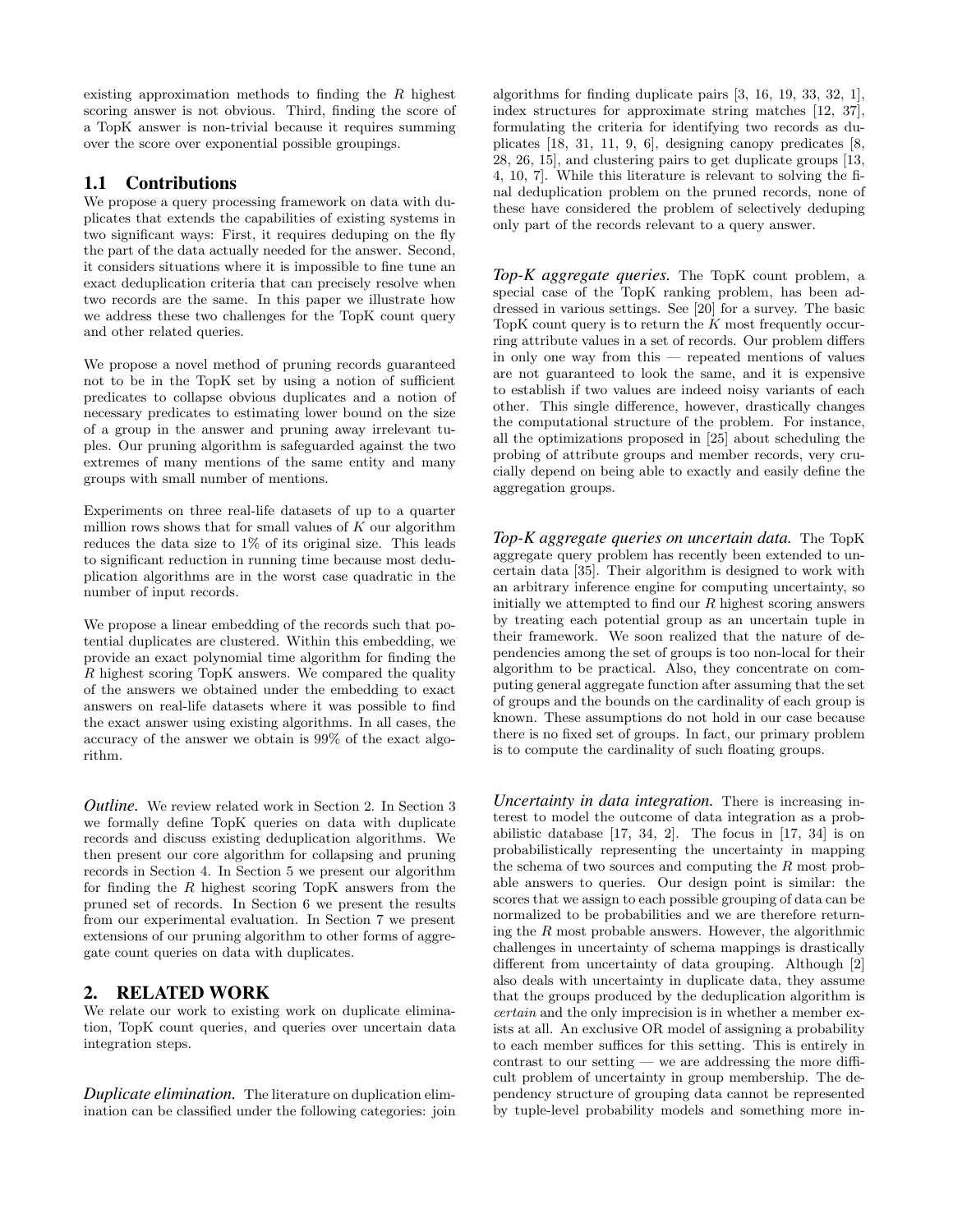volved, like our segmentation model, is needed to capture most of the interesting dependencies while retaining some computational tractability.

# 3. PROBLEM FORMULATION AND BACK-GROUND

Given a dataset D comprising of d records  $t_1, \ldots, t_d$ , the answer to a TopK query on D is a set of K groups  $C_1 \ldots C_K$ that satisfy the following three condition:

- 1. Each group  $C_i$  is the maximal set of tuples such that all tuples in it are duplicates of each other. The maximality condition implies that there are no tuples outside of  $C_i$  that is a duplicate of any tuple in  $C_i$ .
- 2. The sizes of groups are non-increasing:  $size(C_i) \geq$  $size(C_j)$  for all  $i > j$ ,
- 3. There exists no group in  $D-\text{TopK}$  of size greater than  $size(C_K)$ .

A trivial method of finding the top-K largest groups is to first find all duplicate groups and retain only the K-largest. We first review the existing algorithms for deduping records with the view of evaluating how they can be made more efficient for getting only the TopK largest groups. Almost all existing approaches follow these three steps:

*Fast elimination of obvious non-duplicate pairs.* First, a cheap canopy predicate is used to filter the set of tuple pairs that are likely to be duplicates. For example [26, 15] proposes to use TFIDF similarity on entity names to find likely duplicates. TFIDF similarity can be evaluated efficiently using an inverted index unlike measures like edit distance which might have been used for the final matching criteria. These are also called blocking predicates in [8, 28].

*Join to get duplicate pairs.* Next, a more expensive criteria  $P$  is applied on the filtered pairs. The criteria  $P$ is either user-defined or learned from examples using machine learning models [31, 11, 6]. It can output either a binary "duplicate" or "not-duplicate" decision or a real score where positive values indicate duplicates, negative values non-duplicates and the magnitude controls the degree of belief in the decision.

*Cluster to get entity groups.* Finally, since there is no guarantee that  $P$  satisfies triangle inequality, a clustering step is used to find the best grouping of records while minimizing the amount of violations of  $P$ . A well-known such criterion is correlation clustering which attempts to find that grouping for which the number of non-duplicate edge pairs within a group and duplicate edge pairs across groups is minimized [4]. This, and many other such criterion is NPhard to optimize and approximate algorithm [10] and heuristics [14] are used to find the best grouping.

There is no obvious way of exploiting the fact that we are only interested in the  $K$  largest clusters to speed up any of the above three steps. The final groups are materialized only after the last clustering step whereas the most expensive part of a deduplication algorithm is the second join step. Since we are working with independent record pairs, it is not easy to avoid any part of the join. Likewise, the first step has no global information of the eventual group sizes to perform any pruning based on  $K$ . As we will see in the next section, a very different set of ideas have to be brought to bear to perform early pruning.

# 4. PRUNING AND COLLAPSING RECORDS

We propose to use a set of cheaper filters that can both prune irrelevant tuples not in the TopK set, and collapse duplicates as soon as possible. We define two kinds of binary predicates for this purpose:

1. Necessary predicates: these have to be true for any duplicate pair. Thus, a binary predicate  $N(t_1, t_2)$  defined over tuple pair  $t_1, t_2$  is a necessary predicate if

$$
N(t_1, t_2) = false \implies \text{duplicate}(t_1, t_2) = false
$$

2. Sufficient predicates: these have to be false for any non-duplicate pair. Thus, a binary predicate  $S(t_1, t_2)$ defined over tuple pair  $t_1, t_2$  is a sufficient predicate if

$$
S(t_1, t_2) = true \implies \text{duplicate}(t_1, t_2) = true
$$

Thus, for any duplicate pair it is necessary that  $N(t_1, t_2)$ be true but  $N(t_1, t_2)$  being true does not imply that  $t_1$  is a duplicate of  $t_2$ . Conversely, if  $S(t_1, t_2)$  is true then  $t_1$  is a duplicate of  $t_2$  but if  $S(t_1, t_2)$  = false then it does not imply that  $t_1$  is not a duplicate of  $t_2$ .

The necessary and sufficient predicates are assumed to be much cheaper to evaluate than the exact criteria P. Note that our necessary predicates correspond to Canopy predicates already in use in existing deduplication algorithms as discussed in Section 3. In this paper, we assume that such predicates are provided by the domain expert, along with the criteria P for pairwise deduplication. Since these are assumed to be weak bounds of the exact criteria, they are not too difficult to design. Consider one common class of predicates used in duplicate elimination that threshold the amount of overlap between the signature set of each record. For example, "Jaccard similarity of 3-grams  $> T$ " where T is a fraction between 0 and 1. A trivial sufficient predicate for such set-overlap predicates is to require the two sets to match exactly, or with a very high threshold. A trivial necessary predicate is that the sets need to have at least one word in common. Both these extremes are much easier to evaluate than the general case of an arbitrary threshold in-between. In the experiment section we provide more examples of such predicates.

In general there can be a series of necessary predicates  $N_1 \ldots N_L$ and sufficient predicates  $S_1, \ldots, S_L$  of increasing cost. Let us first consider the case of using a single sufficient predicate  $S$ and necessary predicate N. There are three steps to reducing the size of the data using S and N.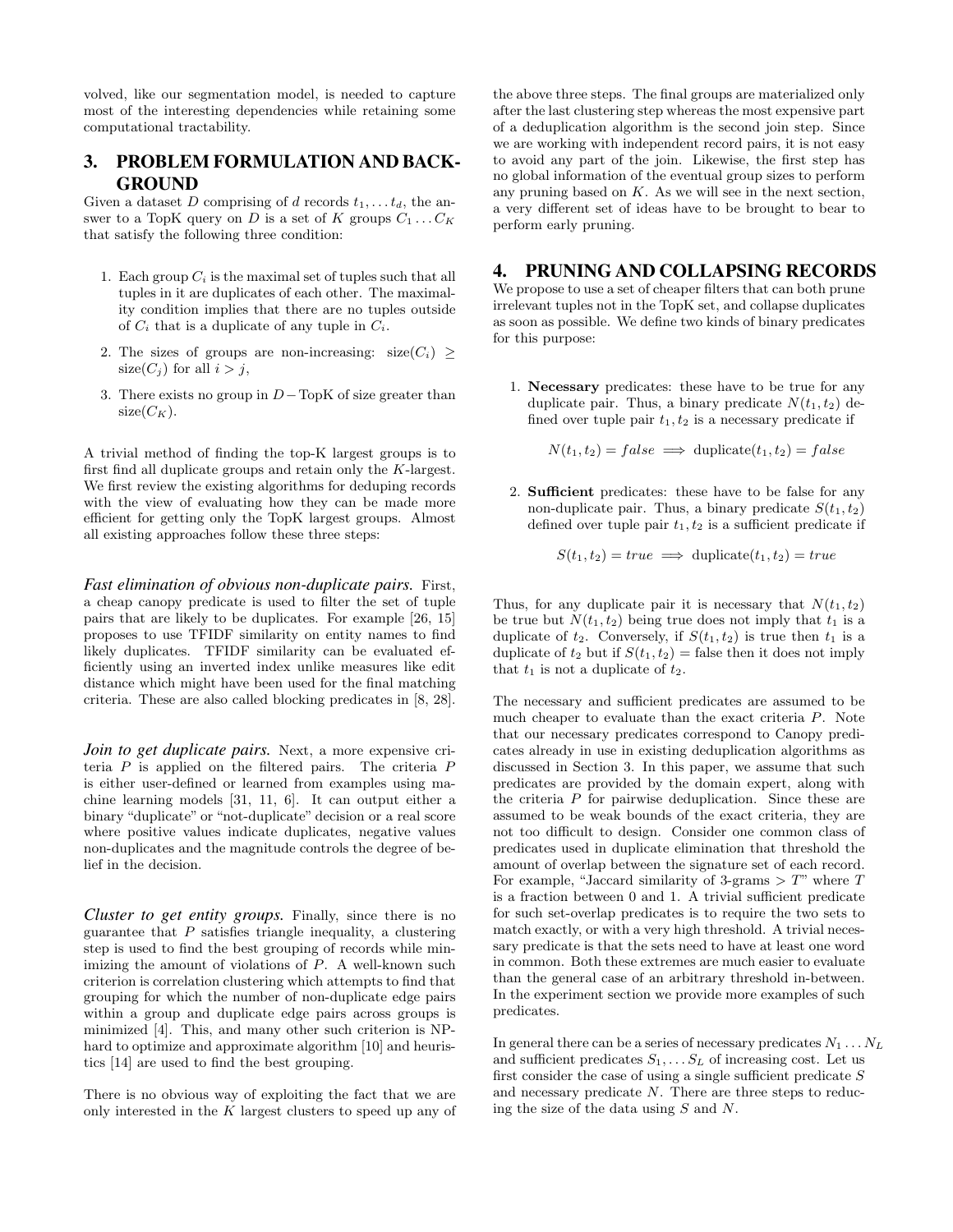**Collapse using S:.** Use the sufficient predicate S to group data  $D$  where each group is the transitive closure of tuple pairs that satisfy  $S$ . Collapse  $D$  by picking a representative from each of the groups. Let  $c_1 \ldots c_n$  denote the groups generated in decreasing order of size. We elaborate on this step and prove why this preserves correctness of the rest of the steps in Section 4.1.

Estimate lower bound  $M$  on the size of a group in **TopK:.** Use the sizes of the groups  $c_1, \ldots, c_n$  and the necessary predicate  $N$  to compute a lower bound  $M$  on the size of the smallest group in the answer. We show how to do this in Section 4.2.

**Prune groups using**  $M$  **and**  $N$ **.** Use  $N$  to obtain for each group  $c_i$  an upper bound  $u_i$  on its largest possible size. Prune away those groups  $c_i$  for which  $u_i \leq M$ . The output of this step is a set of groups  $c_1 \ldots c_{n'}$  where we expect  $n'$ to be much smaller than  $n$ . We elaborate on this step in Section 4.3

#### 4.1 Collapse tuples

Given a database consisting of d tuples  $t_1, \ldots t_d$  we use the sufficient predicate S to create groups  $c_1, c_2, \ldots c_n$  such that each group consists of the transitive closure of tuple pairs for which  $S(t_i, t_j)$  is true. This can be computed efficiently because typically the sufficient predicate is based on stringent conditions, like exact match of names as illustrated in Section 6. Also, since we need a transitive closure any tuple pair that satisfies the predicate can be collapsed into a single record immediately. Subsequently, we replace all the tuples in a group by a single tuple as its representative. The correctness of the algorithm does not depend on which tuple is picked as a representative. In practice, one can apply criteria like centroidness to pick such a representative [36].

We prove that the above method of collapsing based on transitive closure and replacing each group by any arbitrary tuple as a representative is correct as far as further pruning is considered.

PROOF. First note that all tuples within a group are guaranteed to be duplicates of each other. That is, for all tuple pairs  $t, t' \in c_i$ , duplicate $(t, t')$  is true. This holds because of the definition of sufficient predicates and the transitivity of the "duplicate-of" relation.

Next, we claim that for any choice of tuple pairs  $(t_1, t_2)$ where  $t_1 \in c_1$  and  $t_2 \in c_2$  as representatives for the clusters where

$$
N(c_1, c_2) = N(t_1, t_2)
$$
 and  $S(c_1, c_2) = S(t_1, t_2)$ 

then, for all  $t'_1 \in c_1$  and  $t'_2 \in c_2$ 

$$
N(t_1, t_2) = false \implies \text{duplicate}(t'_1, t'_2) = false.
$$
  

$$
S(t_1, t_2) = true \implies \text{duplicate}(t'_1, t'_2) = true
$$

The proof easily follows from the fact that  $\text{diplicate}(t_1, t_1')$ and duplicate $(t_2, t_2')$  are both true because of the first claim and the transitivity of the "duplicate-of" relation.  $\Box$ 



Figure 1: An example graph with optimal clique partition 2

This ensures that the predicates continue to be correctly applied in subsequent pruning and collapsing phases. Only in the final step when we need to find all duplicate pairs based on criteria P, the scores between tuples representing collapsed groups have to be calculated to reflect the aggregate score over the members on each side.

# 4.2 Estimate Lower Bound

We are given *n* collapsed groups  $c_1, \ldots c_n$  in decreasing order of size and a necessary predicate N. We show how to estimate a lower bound  $M$  on the size of the smallest group in the TopK answer. In general, the lower bound will be smaller than the size of the K<sup>th</sup> largest group  $c_K$  because any of the groups  $c_1, \ldots c_K$  might be duplicates and collapsed in the final answer. Using  $N$  we estimate the smallest subscript  $m$  such that  $K$  distinct tuples are guaranteed to be found in  $c_1, \ldots c_m$ . Then  $M = \text{size}(c_m)$  is a lower bound on the size of the  $K$ -th group in the TopK answer. We show how to estimate such an m.

A simple way is to check for each group  $c_i$  if it can potentially merge with any of the groups before it based on N. We apply this check for groups in decreasing size order  $c_1, c_2 \ldots$ until we count  $k$  groups that cannot merge with any of the groups before it, or we reach the last group. However, this is a rather weak bound of  $m$ . Consider the example of five groups  $c_1, c_2, c_3, c_4, c_5$  shown in Figure 1 where the edges connect group pairs for which N is true. Suppose  $K = 2$ . The above algorithm will return  $m = 5$  since each of the five groups connect to a group before it in the ordering. But the optimal answer is  $m = 3$  since  $N(c_1, c_3)$  is false and so we are guaranteed to find  $K = 2$  distinct groups in  $c_1, c_2, c_3$ .

We present next a provably better algorithm to estimate m. Consider a graph  $G$  where the vertices denote the  $n$ groups  $c_1, c_2, \ldots c_n$  and edges connect vertex pair  $c_i, c_j$  when  $N(c_i, c_j)$  = true. Since N is a necessary condition for two tuples to be duplicates, any subset of groups that form a duplicate group in the answer has to be a clique in this graph. This implies that the minimum number of distinct groups represented by  $G$  is the minimum number of cliques required to cover all vertices of G. This is known as the clique partition number of a graph. More formally,

Given a graph  $G(V, E)$ , its Clique Partition Number (CPN) r is the smallest size of disjoint decompositions  $V_1, \ldots V_r$  of V such that the vertices in each  $V_i$  form a clique. For the example graph in Figure 1, the CPN is 2 obtained by decomposing the vertex set into cliques  $(c_1, c_5)$  and  $(c_2, c_3, c_4)$ . Thus, our required m is the smallest index  $m \leq n$  such that  $c_1, \ldots c_m$  has a CPN of K. We next we show how we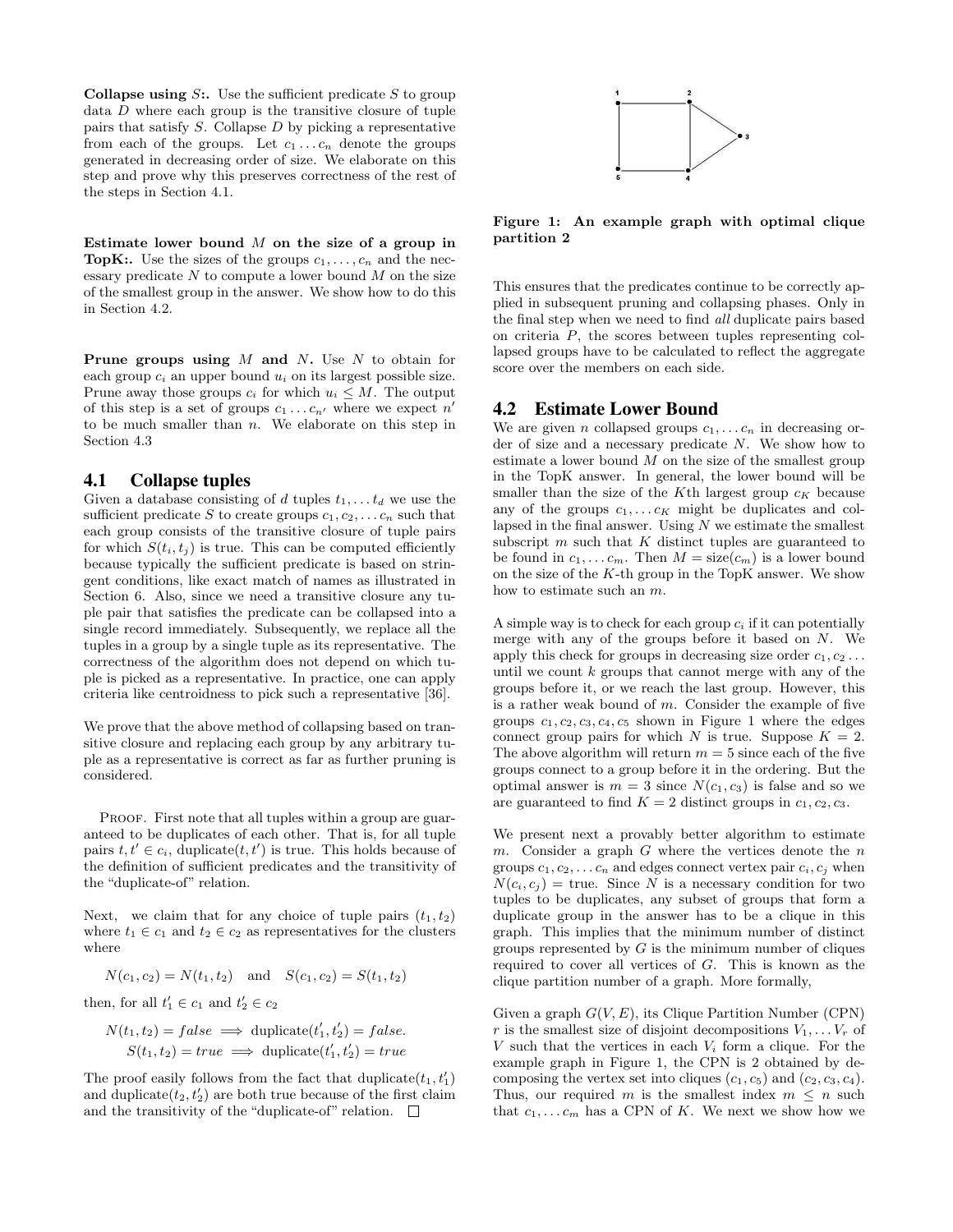estimate the clique partition number  $CPN(G)$  of a graph.

#### *4.2.1 Clique Partition Number of a graph*

The estimation of the clique partition number of a graph is a well-known NP-hard problem. We obtain a lower bound using the following two observations.

- The CPN of a graph  $G'$  with a superset of the edges of G is a lower bound on the CPN of G. That is  $CPN(G' = (V, E')) \leq CPN(G = (V, E))$  if  $E' \supset E$ .
- The exact CPN of a triangulated graph can be found in polynomial time. A triangulated graph is one where all cycles of length greater than four have a short cut.

Our starting graph is not guaranteed to be triangulated but there are many well-known heuristics for adding edges to a graph to triangulate it. We use the well-known Min-fill algorithm [23]. Algorithm 1 shows how starting from a graph  $G$  we first triangulate  $G$  using the Min-fill algorithm and then estimate its clique partition number. The first loop obtains an ordering  $\pi$  of the vertices which for triangulated graphs has the property that all neighbors of the vertex  $\pi_i$ in the set  $\pi_{i+1}, \ldots, \pi_n$  are completely connected. For a nontriangulated graph, we have implicitly added extra edges to complete them, and also thereby triangulating the graph. In the second FOR loop, we go over the vertices in the new order  $\pi$ , and for each uncovered vertex v encountered we get a new vertex partition out of neighbors of v.

In the example graph in Figure 1, one likely ordering of vertices is  $c_3, c_1, c_2, c_4, c_5$ . In the second loop, this will first cover  $c_3$  and its neighbors  $c_2, c_4$ , causing CPN to increase to 1. Next we cover the group  $c_1, c_5$  causing the final CPN to be 2.

Algorithm 1 Find Clique Partition Number Input:  $G = (V, E), V = c_1, \ldots c_n, E = \{(c_i, c_j)$ :  $N(c_i, c_j) = \text{true}$  $\frac{*}{*}$  Min-fill algorithm for ordering vertices  $\frac{*}{*}$  $L = \phi$  // set of marked vertices. for  $\ell = 1$  to n do  $v =$  Vertex from  $V - L$  whose neighbors in  $V - L$  will require minimum number of extra edges to convert into a clique. Connect all neighbors Z of v to form a clique on  $Z\cup \{v\}$ .  $\pi_\ell = v$ Add  $v$  to  $L$ end for  $\frac{4}{8}$  Get lower bound on the CPN of  $G^*$ Mark all vertices as uncovered.  $CPN = 0$ for  $\ell = 1$  to n do if  $\pi_{\ell}$  is uncovered then Mark  $\pi_{\ell}$  and all its neighbors as covered  $CPN = CPN + 1$ end if end for

We have implemented an incremental version of the above algorithm so that with every addition of a new node to a graph, we can reuse work to decide if the CPN of the new graph has exceeded  $K$ . We skip the details here due to lack of space.

#### *4.2.2 Proof of correctness*

Let  $V = c_1, \ldots c_n$  be a set of sufficient groups on a dataset D and  $V' = c_1, \ldots c_m$  be any subset of V in decreasing order of size. We prove that if the TopK answer on D is  $C_1, \ldots, C_K$ then size( $C_K$ )  $\geq M = \text{size}(c_m)$  if  $CPN(V', N) \geq K$ .

PROOF. We provide an outline of the proof based on three claims. A detailed proof of each claim is deferred to a full length version of the paper. First, we claim that the CPN of a graph induced by N on a set of groups  $c_1, \ldots c_m$  is a lower bound on the number of distinct groups in it. Second, we claim that the CPN of a set of vertices  $V'$  in a graph  $G = (V', E)$  cannot decrease with the addition of new vertices and corresponding edges. Third, if a subset of groups  $c_1 \ldots c_m$  are guaranteed to form K groups based on N, then the size of each group in the final answer has to be at least size $(c_m)$ .  $\Box$ 

Note, that the groups which finally comprise the TopK answer might not contain any of  $c_1 \ldots, c_m$ . The above proof has only shown that there exists one set of  $K$  distinct groups where each group is of size at least  $size(c_m)$ .

#### 4.3 Prune groups

Finally, we use the lower bound  $M$  to prune away all tuples that are guaranteed not to belong to any TopK group. For this, we use N to prune any group  $c_i$  for which an upper bound  $u_i$  on the largest possible group that it can belong to in the final answer is less than  $M$ . Clearly any group with  $size(c_i) \geq M$  cannot be pruned. For the remaining, we get an upper bound by counting the sum of sizes of all groups  $c_i$  such that  $N(c_i, c_j)$  is true. This upper bound can be progressively improved by recursively summing over the sum of sizes of all those groups  $c_i$  such that  $N(c_i, c_j)$  is true and upper bound of  $c_i$  is greater than M. We implemented a two pass iterative version of this recursive definition.

#### 4.4 Overall algorithm

Our overall method, which we call PrunedDedup, is summarized in Algorithm 2. In general, a set of L necessary and sufficient predicate pairs of increasing cost and increasing tightness is taken as input. For each pair  $(N_{\ell}, S_{\ell})$ , we apply the three steps of collapsing groups based on  $S_{\ell}$ , estimating lower bound M using  $N_{\ell}$ , and pruning groups based on  $N_{\ell}$  to get a reduced set of groups. If we are left with K groups, we terminate since we found the exact answer. At the end we are left with a pruned dataset on which we apply the final pairwise function  $P$  and return the  $R$  highest scoring answers using techniques that we describe in the next section.

The main novelty of the PrunedDedup algorithm lies in the specific roles of the necessary and sufficient predicates to exploit small values of K for pruning. Sufficient predicates are key to ensuring that many obvious duplicates do not lead to the enumeration of quadratic number of pairs. Even for small  $K$ , the TopK groups might cover a large number of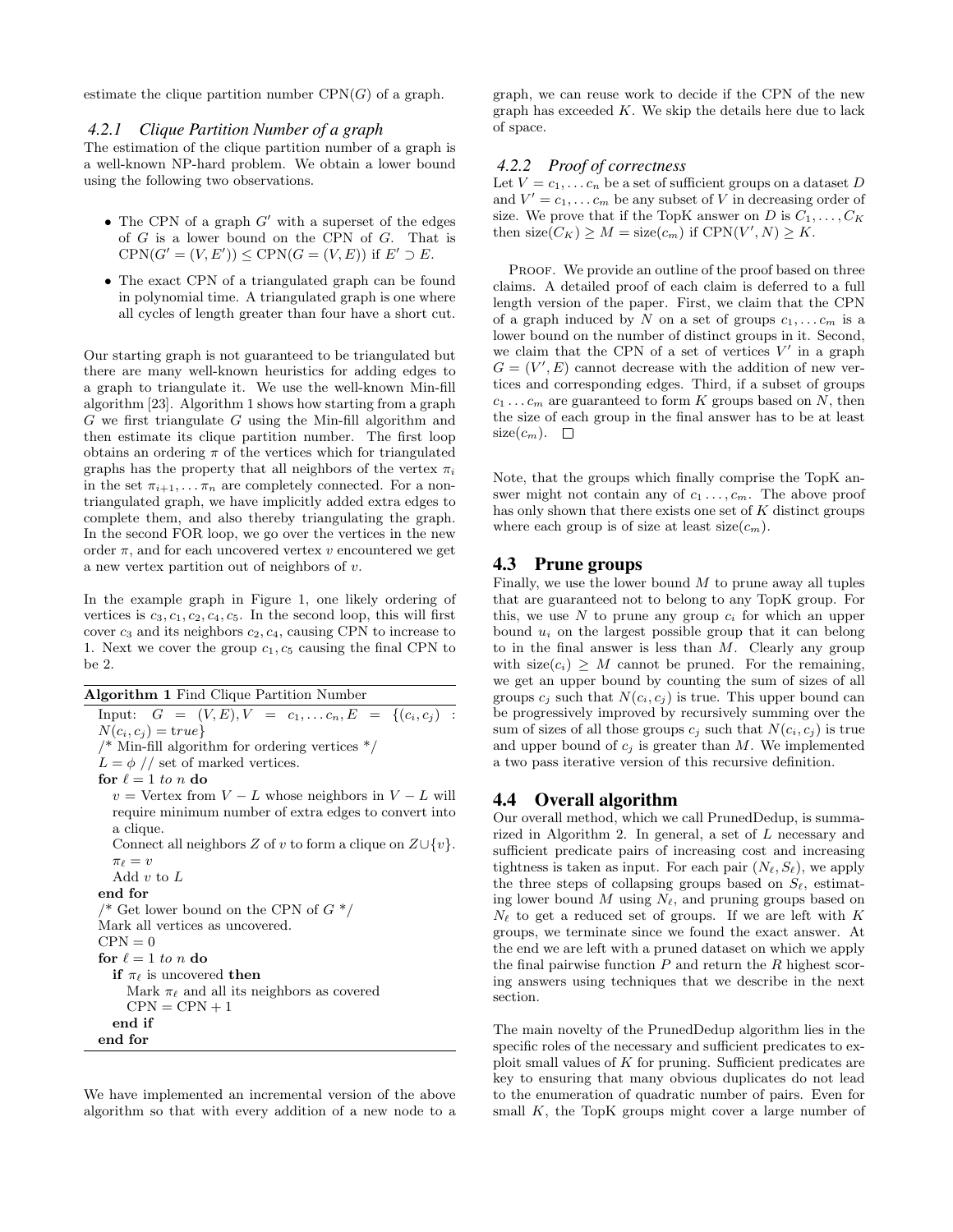## Algorithm 2 PrunedDedup $(D, K, S_1 \ldots S_L, N_1, \ldots, N_L, P, R)$

1:  $D_1 = D$ . 2: for  $\ell = 1$  to L do 3:  $c_1, \ldots c_n = \text{collapse}(D_\ell, S_\ell)$ 4:  $m, M = \text{estimateLowerBound}(c_1, \ldots c_n, N_\ell, K)$ 5:  $c_1, \ldots c_{n'} = \text{prune}(c_1, \ldots c_n, N_\ell, M)$ 6:  $D_{\ell+1} = c_1, \ldots c_{n'}$ . 7: if  $(n' = K)$  return  $D_{\ell+1}$ 8: end for 9: Apply criteria P on pairs in  $D_{L+1}$  for which  $N_L$  is true. 10: Return R highest scoring TopK answers (Section 5.3)

tuples because real-life distributions are skewed. So, just pruning irrelevant tuples is not enough. The sufficient predicates make sure that large obvious groups get collapsed as soon as possible. Next, the collapsed groups lead to nontrivial estimates of the lower bound in conjunction with the necessary predicate. Neither the necessary nor the sufficient predicate on its own can provide such a lower bound. Without the sufficient predicate,  $size(c_m)$  would be 1 and without the necessary predicate we cannot guarantee which set of tuples will be in distinct groups. The algorithm avoids full enumeration of pairs based on the typically weak necessary predicates. The necessary predicates are used only in two modes: checking if the sizes of groups that a given group joins with is greater than  $M$ , and for a small subset of the data (typically of the order of  $K$ ) enumerating the join edges when estimating the lower bound.

# 5. FINDING R HIGHEST SCORING ANSWERS

In this section we present how we handle the inherent imprecision of resolving if two records are the same. Instead of assuming that predicate  $P$  is capable of making precise boolean decisions, we use a scoring based framework where each possible grouping of the tuples in  $D$  is assigned a score where a higher score indicates a better grouping. These scores can be converted to probabilities through appropriate normalization, for example by constructing a Gibbs distribution from the scores. Since there is no single correct answer, we return a ranked list of the R highest scoring answers. We discuss scoring functions in Section 5.1 and algorithms for finding the ranked answer list in Sections 5.2 and 5.3.

#### 5.1 Scoring functions

A number of different scoring methods have been proposed [27, 29, 4]. Most of these compose the score of a grouping in terms of pairwise scoring functions. We denote these as  $P(t_1, t_2) \in \mathcal{R}$  where  $P(t_1, t_2)$  denotes the score when  $t_1$  and  $t_2$  are duplicates and  $-P(t_1, t_2)$  is the score when they are non-duplicates. Thus, when  $P(t_1, t_2)$  is negative, the reward of calling the pair as non-duplicate is higher than calling it a duplicate. A score close to zero indicates uncertainty in resolving if the record pairs are duplicates or not. Such scores can be obtained through a number of means: hand tuned weighted combination of the similarity between the record pairs, log probability of the confidence value of a binary probabilistic classifier such as a logistic regression, scores from a binary SVM classifier, and so on.

The score Cscore(C)  $\in \mathcal{R}$  of the partitioning  $\mathcal{C} = c_1, \ldots c_n$  of D into duplicate groups can be composed out of the pairwise

scores in a number of ways [4, 27]. A popular method called Correlation Clustering (CC) [4] defines the score of  $\mathcal C$  as the sum of the scores of positive edges within a group minus the sum of the score of the negative edges across groups. That is,

$$
\text{Cscore}(\mathcal{C}) = \sum_{i=1}^{n} \sum_{t \in c_i} \left( \sum_{\substack{t' \in c_i \\ P(t, t') > 0}} P(t, t') - \sum_{\substack{t' \notin c_i \\ P(t, t') < 0}} P(t, t') \right) (1)
$$

This function essentially measures the amount of agreement of the partition  $\mathcal C$  with the pairwise scores. Finding an exact solution for this objective is NP-hard and many approximations have been proposed [4, 10, 14]. We discuss the solution proposed in [10] because it has the nice property that in many cases it is possible to detect if the algorithm did find the optimal answer.

 $LP$ -based grouping. In this approach, for each pair  $(i, j)$ of records we associate a binary decision variable  $x_{ij}$  that is 1 when the two records belong to the same group and 0 otherwise. In order for the pairwise decisions to correspond to a disjoint grouping of the data, they have to satisfy the consistency condition that for every triple of records  $i, j, k$  if any two of the pairs are 1, the third has to be a 1. Subject to this condition, we need to choose the best values of  $x_{ij}$ s so as to maximize the correlation clustering score. This can be formulated as a relaxed linear program as follows:

$$
\max_{x_{ij}s} \sum_{i,j:P(i,j)>0} P(i,j)x_{ij} - \sum_{i,j:P(i,j)<0} P(i,j)(1-x_{ij})
$$
\nsuch that

\n
$$
x_{ij} + x_{jk} - x_{ik} \le 1 \qquad \forall i,j,k
$$
\n
$$
0 \le x_{ij} \le 1 \qquad \forall i,j
$$

When the above LP returns integral answers, the solution is guaranteed to be exact. [10] proposes a number of rounding schemes to obtain an approximate solution when the LP returns non-integral solutions.

The pairwise scoring function can be combined in other ways. For example, instead of summing over all positive pairs within a cluster, we take the score of the least positive pair. The exact choice of the scoring function is not the focus of this paper. We concentrate here on designing algorithms for finding the top- $R$  highest scoring TopK groups for a userprovided R and scoring function. The only requirement of our algorithm is that the scoring function decompose over groups. That is, it should be possible to express the score of a partition as the sum of scores defined over individual groups where a group's score depends only on that group and the data, and not on how records outside it are grouped.

$$
\text{Cscore}(\mathcal{C}) = \sum_{i=1}^{n} \text{Group\_Score}(c_i, D - c_i)
$$
 (2)

The CC scoring function in 1 above is decomposable based on the above definition.

The score of a TopK answer  $(C_1 \ldots C_K)$  is the sum of the score of all groupings where  $C_1 \ldots C_K$  are the K largest clusters. Computing the score of a candidate TopK answer is NP-hard because we need to sum over the score of the exponentially many possible grouping of the remaining tuples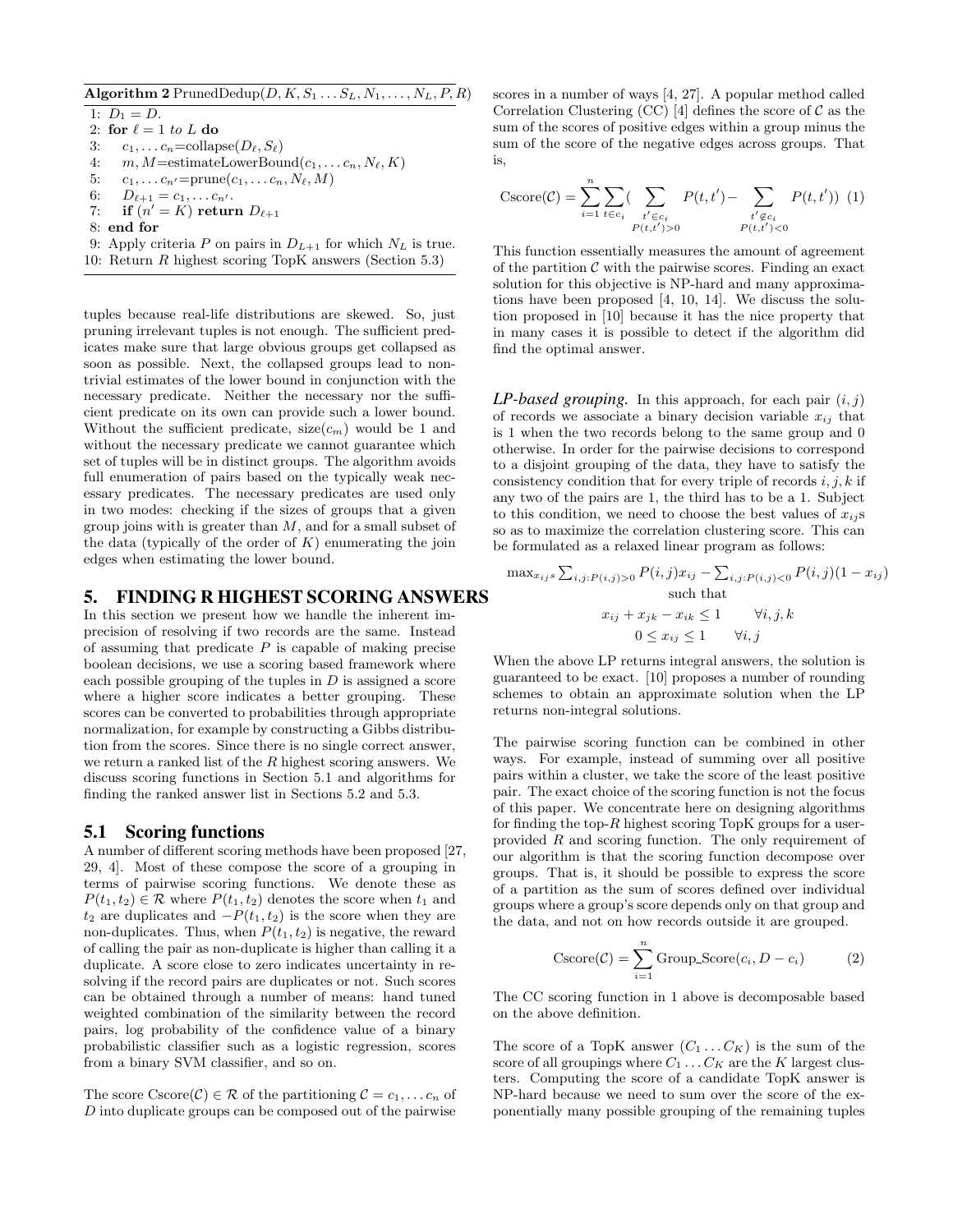such that no group is of size greater than  $size(C_K)$ .

We need to somehow reduce the space of the set of partitions we consider both when estimating the score of a candidate answer and when searching for the R highest scoring answer. We propose initial arrangements of records that will allow us to efficiently aggregate over most high-scoring groupings of the data. We consider two alternatives for such arrangements for which it is possible to design polynomial time algorithms.

# 5.2 Hierarchical grouping

In this case we create a tree-like hierarchy of groups using any method from the vast literature on hierarchical clustering. Some example of such methods are: bottom-up agglomerative algorithms like single-link clustering and average-link clustering, top-down algorithms, and hybrids [21, 14] that first do a top-down division of points and then a bottom-up agglomeration.

Once we have all records arranged in a hierarchy, we can enumerate many possible disjoint groupings of the data by selecting different frontiers of the hierarchy. We designed a dynamic programming algorithm to find a ranked list of most likely groupings using leaf to root propagation algorithms. We do not present the algorithm because the method that we present next is for a more general initial arrangement that subsumes the case of hierarchies.

## 5.3 Linear ordering + segmentation

In this case we first create a linear arrangement of the records and define a grouping to be a segmentation of the linear ordering. Thus, given  $n$  starting records, we first reorder them as  $\pi_1, \ldots, \pi_n$ . A grouping of the points is allowed to correspond to any valid segmentation of the  $\pi s$  where a group consists of a segment in the segmentation. The set of groupings that this method considers is strictly more than the set of groupings considered in the earlier method based on hierarchical clustering because we can always start from the linear ordering imposed by the hierarchy. Instead of restricting groups to be defined by frontiers of an initial hierarchy, we allow groupings to be arbitrary segmentation of the ordering.

We present algorithms for determining a good linear ordering in Section 5.3.1 and finally getting the  $R$  highest scoring TopK groups in Section 5.3.2.

#### *5.3.1 Linear embedding*

The goal in creating a linear embedding of the records is that similar records should be close together in the ordering so that good clusters are not missed by restricting to only clusters of contiguous records in the ordering. This goal qualitatively matches the goals of the well-known linear embedding problem defined as follows:

Let  $P_{ij}$  denote the similarity between points i and j. The linear embedding outputs a permutation  $\pi_1, \ldots, \pi_n$  of the *n* points so as to minimize  $\sum_i \sum_j |\pi_i - \pi_j| P_{ij}$ . This objective is minimized when pairs with large similarity values are placed close together.

Unfortunately this objective, like most objectives in clustering, is NP-hard. Many different approximation algorithms have been proposed including, a greedy algorithm, an iterative median finding algorithm, and a spectral method that arranges points based on the coordinates of the second Eigen vector of the similarity matrix [24]. We used the greedy method that incrementally chooses a next point to add at the *i*th position  $\pi_i$  so as to maximize distance weighted similarity with existing points defined as follows:

$$
\pi_i = \operatorname{argmax}_{k} \sum_{j=1}^{i-1} P(\pi_j, c_k) \alpha^{i-j-1}
$$
 (3)

where  $\alpha$  is a fraction between 0 and 1 and serves to age the similarity values of positions far from *i*.

#### *5.3.2 Finding* R *TopK segments*

We show how to find the  $R$  highest scoring TopK answers by searching and aggregating over groupings corresponding to segmentations of the linear ordering.

First consider the case where  $R = 1$ . Let  $Ans1(k, i, \ell)$  denote the highest scoring k largest groups obtained by the records between positions 1 and  $i$  where all but the top-k clusters are restricted to be of length no more than  $\ell$ . We calculate Ans $1(k, i, \ell)$  recursively as follows:

Ans1(k, i, l) = max(
$$
\sum_{1 \le j \le l}
$$
Ans1(k, i – j, l) + S(i – j + 1, i),  
\nmax( $\sum_{\ell < j \le i}$ Ans1(k – 1, i – j, l) + S(i – j + 1, i))

In the above  $S(i, j)$  is the Group\_Score $(c, D - c)$  of creating a cluster c over the set of records between positions  $\pi_i$  and  $\pi_j$ , that is  $c = {\pi_k : i \leq k \leq j}.$ 

The final answer is simply:  $\max_{\ell} \text{Ans1}(K, n, \ell)$  where n is the total number of records. Although the worst case complexity of this algorithm is  $O(Kn^3)$ , in practice it can be made faster by not considering any cluster including too many dissimilar points.

The above equation can be easily extended to maintain the top-R scoring answers instead of a single topmost scoring answer. Let AnsR denote the set of the R highest scoring answers. Define a new operator maxR that takes as input a set of values and returns the R highest. The AnsR set can now be calculated as:

$$
\text{AnsR}(k, i, \ell) = \max \left\{ \sum_{1 \le j \le \ell} \text{AnsR}(k, i - j, \ell) + \mathcal{S}(i - j + 1, i), \right\}
$$

$$
\max \mathcal{R}_{\ell < j \le i} \text{AnsR}(k - 1, i - j, \ell) + \mathcal{S}(i - j + 1, i) \right\}
$$

The inner maxR function takes as input  $(i-\ell) * R$  candidate answers and returns R highest scoring of them. The outer maxR takes as input  $2R$  candidate answers and returns  $R$ highest scoring of them. The final answer is  $\max R_{\ell} \{\text{AnsR}(K, n, \ell)\}.$ 

# 6. EXPERIMENTS

In this section we evaluate the effectiveness of our data pruning and collapsing techniques for processing the TopK query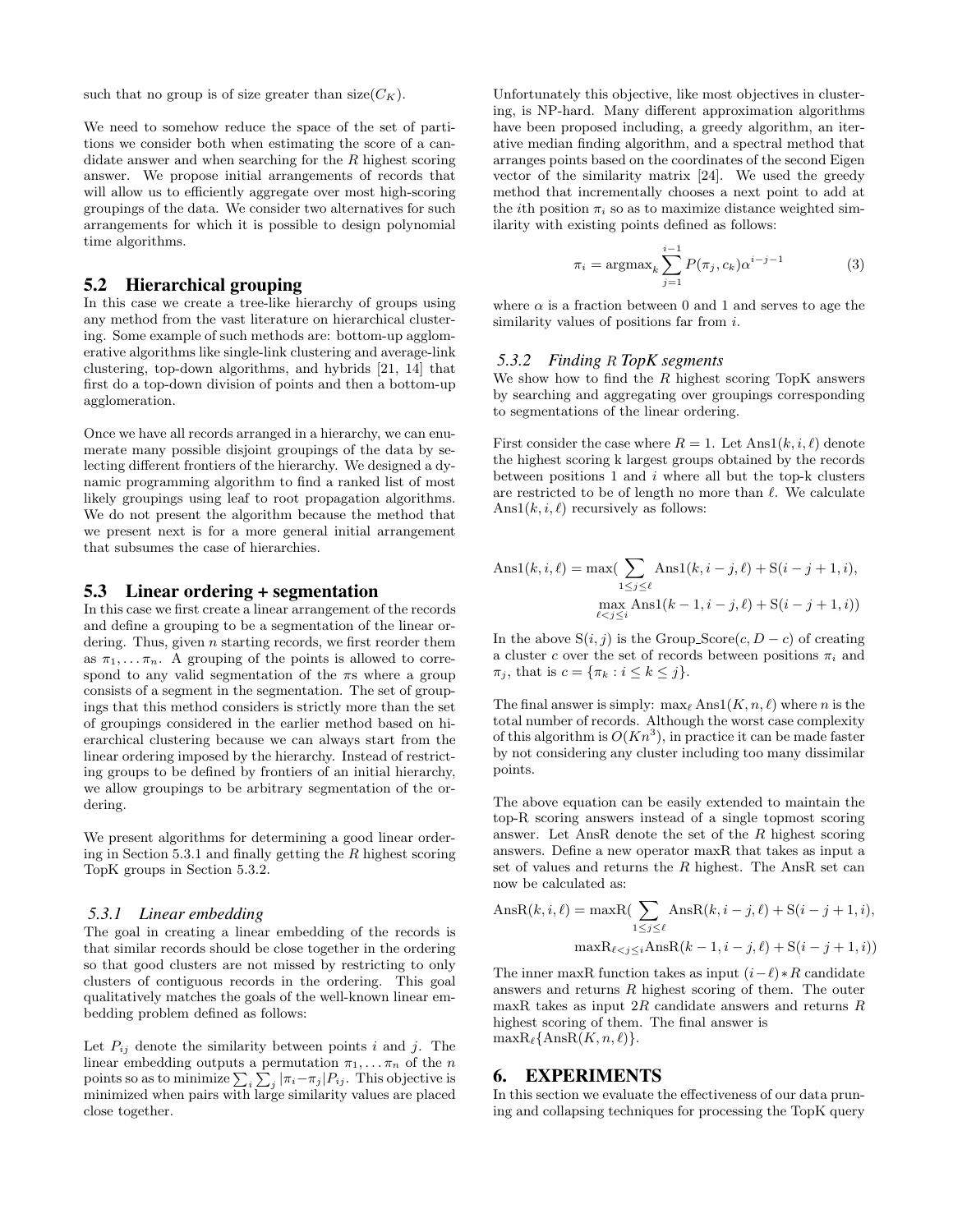on large datasets, and the quality of our algorithm for finding the  $R$  highest scoring answers. We first establish the effectiveness of our pruning algorithm by showing in Section 6.2 the fraction of records pruned for different values of  $K$ . Next, we compare the running time of our algorithm to existing algorithm that do not perform such pruning in Section 6.3. Finally, in section 6.4 we evaluate our algorithm for getting the R highest scoring answers.

# 6.1 Datasets and predicates

Our experiments for evaluating the pruning strategies were performed on three large real-life datasets. For each dataset we manually selected necessary and sufficient predicates. We used hand-labeled dataset to validate that the chosen predicates indeed satisfy their respective conditions of being necessary and sufficient. Unlike the necessary and sufficient predicates, the final deduplication predicate is difficult to design manually. Therefore, we used a labeled dataset to train a classifier that takes as input a pair of records and outputs their signed score of being duplicates of each other [31].

#### *6.1.1 The Citation dataset*

We obtained a database of 150,000 citations from a crawl of the Citeseer database. The data has already been subjected to one level of deduplication within Citeseer and each citation has a count field indicating the number of citations that it summarizes. However, many duplicates still exist in the data. We segmented the raw citation records into five fields namely, author, title, year, page number and rest using a CRF-based information extraction system [30]. The query was to return the  $K$  most cited authors. We first collapsed obvious duplicate citations by merging all records with more than 90% common words. This yielded 81,000 citations out of a total of 150,000. Next, every author-citation pair is considered a record, giving rise to roughly 240,000 records with an average of 3 authors per citation.

We designed two levels of sufficient predicates  $S_1$  and  $S_2$  and necessary predicates  $N_1$  and  $N_2$ .

**Sufficient Predicate**  $S_1$  is true when author initials match and the minimum IDF over two author words is at least 13. Basically, this predicate requires that for two author fields to be matched their names needs to be sufficiently rare and their initials have to match exactly.

Sufficient Predicate  $S_2$  is true when initials match exactly, there are at least three common co-author words, and the last names match.

Necessary Predicate  $N_1$  is true when the common 3-Grams in the author field is more than 60% of the size of the smaller field.

Necessary Predicate  $N_2$  is true when the common 3-Grams in the author field is more than 60% of the size of the smaller field and there is at least one common initial.

*Similarity function for final predicate.* We used a number of standard similarity functions like Jaccard and Overlap count on the name and co-authors fields with 3-grams and initials as signature. On the Author field we also used a JaroWinkler similarity — an efficient approximation of edit distance specifically tailored for names [9]. In addition, we created the following two custom similarity functions:

- A custom similarity function defined on Author field as follows. Similarity is 1 when full author names (i.e., names with no initials) match exactly. Otherwise, it is the maximum IDF weight of matching words scaled to take a maximum value of 1.
- A custom similarity function defined on co-author field as follows: The similarity is the same as the above custom author similarity function when it takes either of the two extremes of 0 or 1. Otherwise, it returns the percentage of matching co-author words.

#### *6.1.2 The Students Dataset*

This dataset is collected from an education service that conducts exams for primary school children. Each record is a student's exam paper consisting of fields like the student's name, birth date, class, school code, paper code, and score obtained. There are roughly 170,000 records. The query is to identify the TopK highest scoring students requiring aggregating scores obtained in various papers of each student. Here, disambiguation is needed because the student names and birth date fields as entered by primary school students often contain errors. A common mistake in name fields is missing space between different parts of the name. A common mistake in entering the birth date is filling in the current date instead of the birth date. Other fields like the school code and class code are believed to be correct. The scores were not available to us due to privacy concerns. We therefore synthetically assigned scores by first grouping students based on the sufficient predicates. Then, a Gaussian random number with mean 0 and variance 1 is used to assign a proficiency score to each group. The members of the group are then assigned marks based on the proficiency.

We designed two levels of sufficient predicates  $S_1$  and  $S_2$  and necessary predicates  $N_1$  and  $N_2$ .

**Sufficient Predicates**  $S_1$  is true when student name, class, school code, and birth date all match exactly.

**Sufficient Predicates**  $S_s$  is similar to  $S_1$  except that instead of exact name match it requires at least 90% overlap in the 3-grams of the name field.

Necessary Predicates  $N_1$  is true when there is at least one common initial in the name and the class and school code match.

Necessary Predicates  $N_2$  is true when there are at least 50% common 3grams between the names field and the school and class code match exactly.

*Similarity function for final predicate.* For this dataset, we did not have sufficient labeled training data, we therefore perform only the pruning experiments and skip the final clustering step based on a learned scoring function.

# *6.1.3 The Address dataset*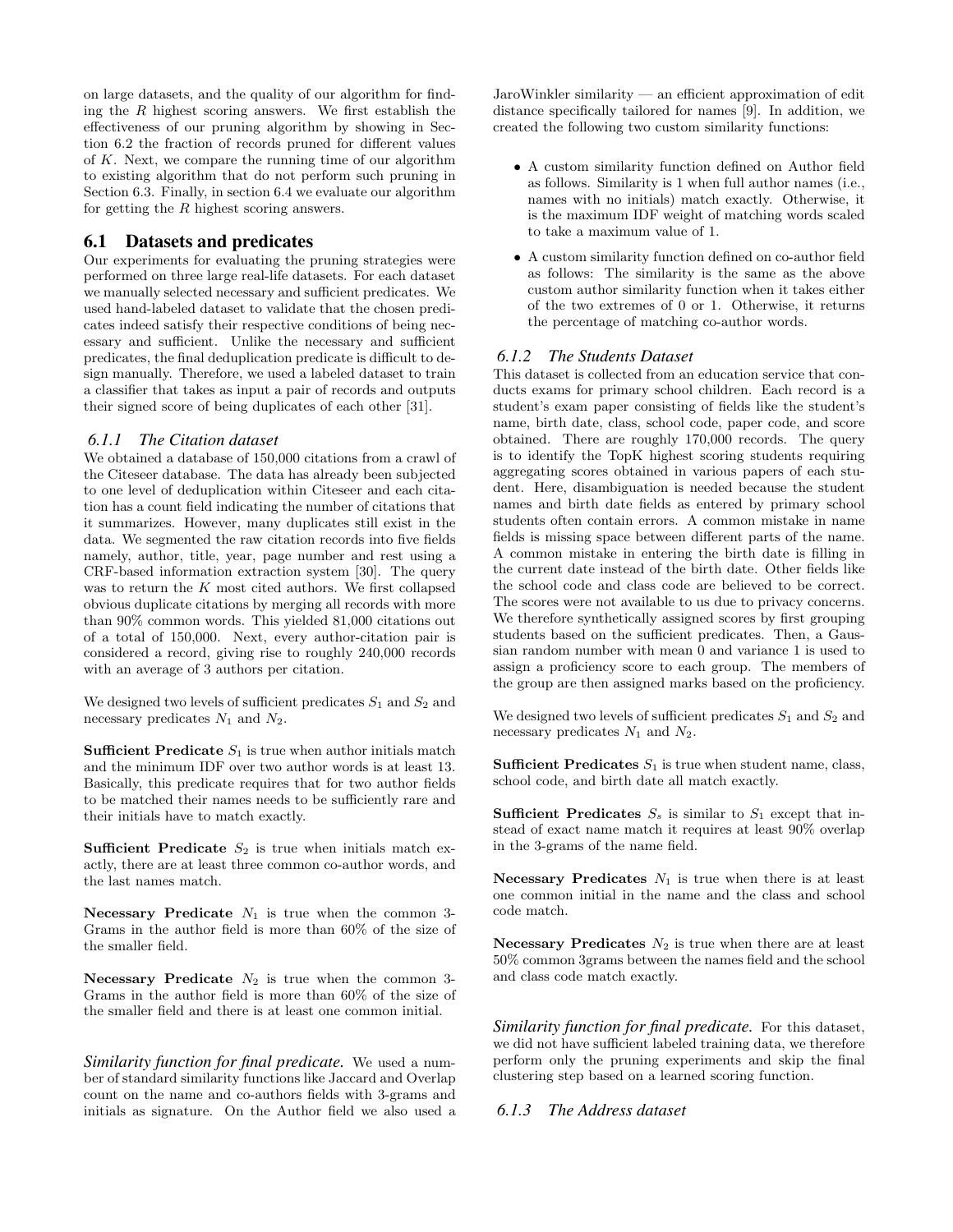This dataset consists of names and addresses obtained from various utilities and government offices of the city of Pune in India. The data had three attributes: "name, Address and Pin" and a total of 250,000 records of total size 40 MB. This dataset is a union of addresses from multiple asset providers (such as vehicles, houses, etc) collected for purposes of detecting income tax evaders and as such contains many duplicates. Each address mention can be associated with a weight indicating roughly an assessment of the financial worth of the asset. Such scores were not available to us due to privacy concerns and we therefore assigned synthetic scores using a method similar to the school dataset. The TopK query is to find the addresses with the highest scores.

For this dataset we used a single level of necessary  $N_1$  and sufficient predicate  $S_1$  as described next.

**Sufficient predicate**  $S_1$  is true when the initials of names match exactly, the fraction of common non-stop words in the name is greater than 0.7 and the fraction of matching non-stop words in the address is at least 0.6. Our stop words list consisted of a hand compiled list of words like "street", "house" commonly seen in addresses.

Necessary predicate  $N_1$  is true when the number of common non-stop words in the concatenation of the name and address fields be at least 4.

*Similarity function for final predicate.* The similarity functions used for the final predicate were Jaccard on the Name and Address fields with 3-gram and initials as signature, JaroWinker on the Name field, fraction of common words in the Address field after removing stop words, match of the Pincode field, and the custom similarity function defined for Authors in Section 6.1.1.

## 6.2 Pruning performance

In this section we report the number of records pruned by our algorithm for increasing value of  $K$ . In Tables 2, 4, and 3 we report for each TopK query on each dataset the following statistics about algorithm PrunedDedup in Section 4.4.

- 1.  $n$ : The number of records remaining after collapsing as a percentage of the starting number of records.
- 2.  $m$  : The rank at which  $K$  distinct groups are guaranteed.
- 3. M : The minimum weight of group to which a record should belong in order not to get pruned.
- 4.  $n'$ : Number of records retained after pruning as a percentage of the starting number of records.

In each case we notice that the final number of groups after the collapsing and pruning steps is significantly smaller than the starting number of records. For the first dataset, we started with 0.24 million records but were able to reduce the size to less than 1% for  $K = 1$ . Even with K as large as 1000, the final number of records is just 25% of the starting number. Similar reductions are observed for the other two datasets. For the Student dataset the percent of data



Figure 6: Timing comparison with different levels of optimizations.

remaining ranged from 1–4.7% of the starting number and for the address dataset the data was reduced to 0.55–4.05% of the starting size.

The reduction obtained by the first application of sufficient predicates is independent of  $K$  as expected. Even though the sufficient predicates do not reduce the number of records by large amounts, they are extremely useful in identifying a few large groups as evidenced by the huge skew in the values of  $M$  — the weight of group  $c_m$  obtained by collapsing using a sufficient predicate.

We also observe that our algorithm in Section 4.2 for estimating the value of  $m$  is tight in many cases. In particular for small values of  $K$ , the value of  $m$  at which  $K$  distinct groups are guaranteed is very close to K.

For the citations and students data where we applied two levels of necessary and sufficient predicates, we see a significant reduction of data sizes in the second stage over the results of the first stage. For the citation dataset for  $K < 100$ we observe roughly 8–60 fold reduction in the first stage and a further 1.4–2 fold reduction in the second stage. For the students dataset, the second stage was lot more effective due to a tighter necessary predicate. Although, not shown in these tables, we observed that as per Section 4.3 recursively estimating the upper bounds via two iterations caused two-fold more pruning than using a single iteration. Going beyond two iterations caused very little improvement in the pruning performance.

## 6.3 Reduction in running time

In this section we compare the efficacy of our pruning and collapsing algorithm in reducing the overall running time. We compare our method against the following approaches:

- Canopy: This corresponds to applying the existing approaches of duplicate elimination on the entire data as listed in Section 3 where for the first canopy step we use the same necessary predicate as in our algorithm.
- Canopy+Collapse: This approach is the same as above but we also give the advantage of the sufficient predicates to the algorithm for collapsing sure duplicates before applying the canopy.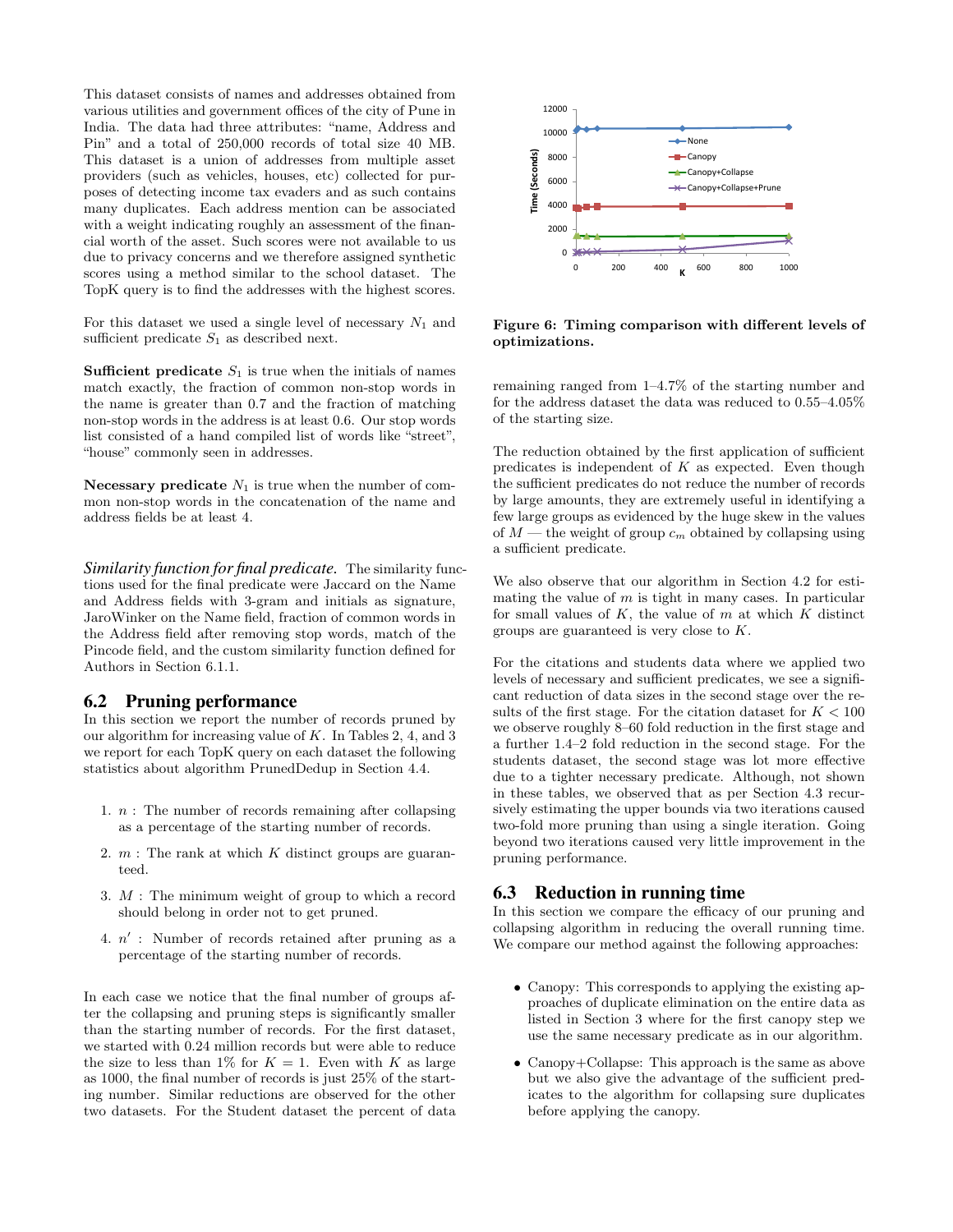| Κ    | Iteration-1 |      |                  |              | Iteration-2 |      |       |             |
|------|-------------|------|------------------|--------------|-------------|------|-------|-------------|
|      | $\, n$      | m    | $\boldsymbol{M}$ | $n^{\prime}$ | $\, n$      | m    | М     | $n^{\cdot}$ |
|      | 67.22       |      | 11970            | 1.70         | 1.56        |      | 11970 | 0.98        |
| 5    | 67.22       | 5    | 6896             | 5.55         | 4.60        | 5    | 6896  | 3.17        |
| 10   | 67.22       | 10   | 6101             | 6.49         | 5.33        | 10   | 6573  | 3.54        |
| 50   | 67.22       | 50   | 3396             | 13.67        | 10.77       | 51   | 3860  | 6.93        |
| 100  | 67.22       | 100  | 2674             | 17.59        | 13.80       | 101  | 2838  | 10.06       |
| 500  | 67.22       | 543  | 1166             | 31.34        | 24.69       | 547  | 1308  | 19.39       |
| 1000 | 67.22       | 1206 | 720              | 38.02        | 30.06       | 1166 | 802   | 25.50       |

Figure 2: Citation dataset: 240545 records.

| Κ    | Iteration-1      |      |      |                | Iteration-2 |                  |      |             |
|------|------------------|------|------|----------------|-------------|------------------|------|-------------|
|      | $\boldsymbol{n}$ | m    | М    | $\overline{n}$ | $\, n$      | $\boldsymbol{m}$ | М    | $n^{\cdot}$ |
|      | 39.00            |      | 2438 | 36.35          | 36.22       |                  | 2438 | 0.99        |
| 5    | 39.00            | 5    | 2240 | 36.63          | 36.49       | 5                | 2240 | 1.23        |
| 10   | 39.00            | 10   | 2147 | 36.76          | 36.62       | 10               | 2165 | 1.38        |
| 50   | 39.00            | 58   | 1885 | 37.13          | 36.99       | 50               | 1906 | 2.25        |
| 100  | 39.00            | 115  | 1765 | 37.30          | 37.16       | 100              | 1795 | 2.75        |
| 500  | 39.00            | 760  | 1426 | 37.75          | 37.61       | 504              | 1498 | 4.10        |
| 1000 | 39.00            | 1628 | 1313 | 37.91          | 37.77       | 1011             | 1382 | 4.69        |

| Figure 3: Student dataset: 169221 records |  |  |  |  |
|-------------------------------------------|--|--|--|--|
|-------------------------------------------|--|--|--|--|

| K    | Iteration-1      |      |       |              |  |  |
|------|------------------|------|-------|--------------|--|--|
|      | $\boldsymbol{n}$ | m    | М     | $n^{\prime}$ |  |  |
| 1    | 54.08            | 1    | 48213 | 0.56         |  |  |
| 5    | 54.08            | 5    | 32760 | 0.88         |  |  |
| 10   | 54.08            | 10   | 29958 | 0.94         |  |  |
| 50   | 54.08            | 52   | 19630 | 1.42         |  |  |
| 100  | 54.08            | 102  | 15690 | 1.84         |  |  |
| 500  | 54.08            | 508  | 9210  | 3.20         |  |  |
| 1000 | 54.08            | 1020 | 7418  | 4.05         |  |  |

Figure 4: Address dataset: 245260 records

Figure 5: Pruning performance for the three datasets. Values of  $n, M, n'$  are as a percentage of the total records.

In Figure 6 we show the running time for increasing values of K on a subset of 45,000 author citation records because the Canopy method took too long on the entire data. For reference, we also show numbers where we apply no optimizations at all (labeled "None" in Figure  $6$ ) — a straight Cartesian product of the records enumerates pairs on which we apply the final predicate to filter pairs which are then clustered. First, observe that necessary predicates when used as canopies achieve a significant reduction in running time compared to performing a full Cartesian product. Second, the sufficient predicates when used to collapse obvious duplicates reduce the running time by roughly a factor of two. Both of these methods cannot exploit any optimization specific to K. The biggest benefit is obtained by our method of estimating  $M$  and using that to prune records that will not participate in the final answer. For small values of  $K$  the running time is a factor of 20 smaller than the Canopy+Collapse method that uses the necessary and sufficient predicates in the obvious way. Note, neither of the competing approaches are capable of eliminating tuples altogether. The bounds on number of distinct clusters is key to the pruning of tuples. To the best of our knowledge, this has not been proposed before.

## 6.4 Finding the R highest scoring answers

It is difficult to comparatively evaluate our algorithm for finding the  $R$  highest scoring answers because finding even a single highest scoring grouping is NP-hard. Additionally, each TopK answer requires summing over a possibly exponential number of groupings that support the answer. We therefore restrict to small datasets where it is feasible to run the relaxed linear program (LP) of [10] discussed in Section 5. The LP can only provide a single highest scoring grouping, and that too only for cases when the LP variables

| Name       | $#$ Records | $\#$ Groups in LP |
|------------|-------------|-------------------|
| Author     | 1822        | 1466              |
| Restaurant | 860         | 734               |
| Address    | 306         | 218               |
| Getoor     | 1716        | 1172              |

Table 1: Datasets for comparing with exact algorithms

take integral values. As a partial validation of the goodness of our algorithm we compare our highest scoring grouping with the exact solution returned by the LP.

Our choice of dataset was therefore restricted to those where the LP-based algorithm terminated in reasonable time and returned integral solutions. For example, on the Cora benchmark <sup>2</sup>, even though the LP completed within an hour, it returned non-integral solutions where we had no guarantees of optimality. We use the following four datasets for these experiments as summarized in Table 1: the Authors dataset consists of singleton list of author names collected from the Citation dataset, the Address dataset is a sample from the Address dataset described in Section 6.1.3, the Restaurant dataset is a popular deduplication benchmark  $2$  consisting of names and addresses of restaurants, the Getoor dataset is similar to the Citation dataset described in Section 6.1.1 and is collected by the authors of [5].

For each of the datasets, labeled duplicate groups were also available. We used 50% of the groups to train a binary logistic classifier using standard string similarity functions

<sup>2</sup>http://www.cs.utexas.edu/users/ml/riddle/data.html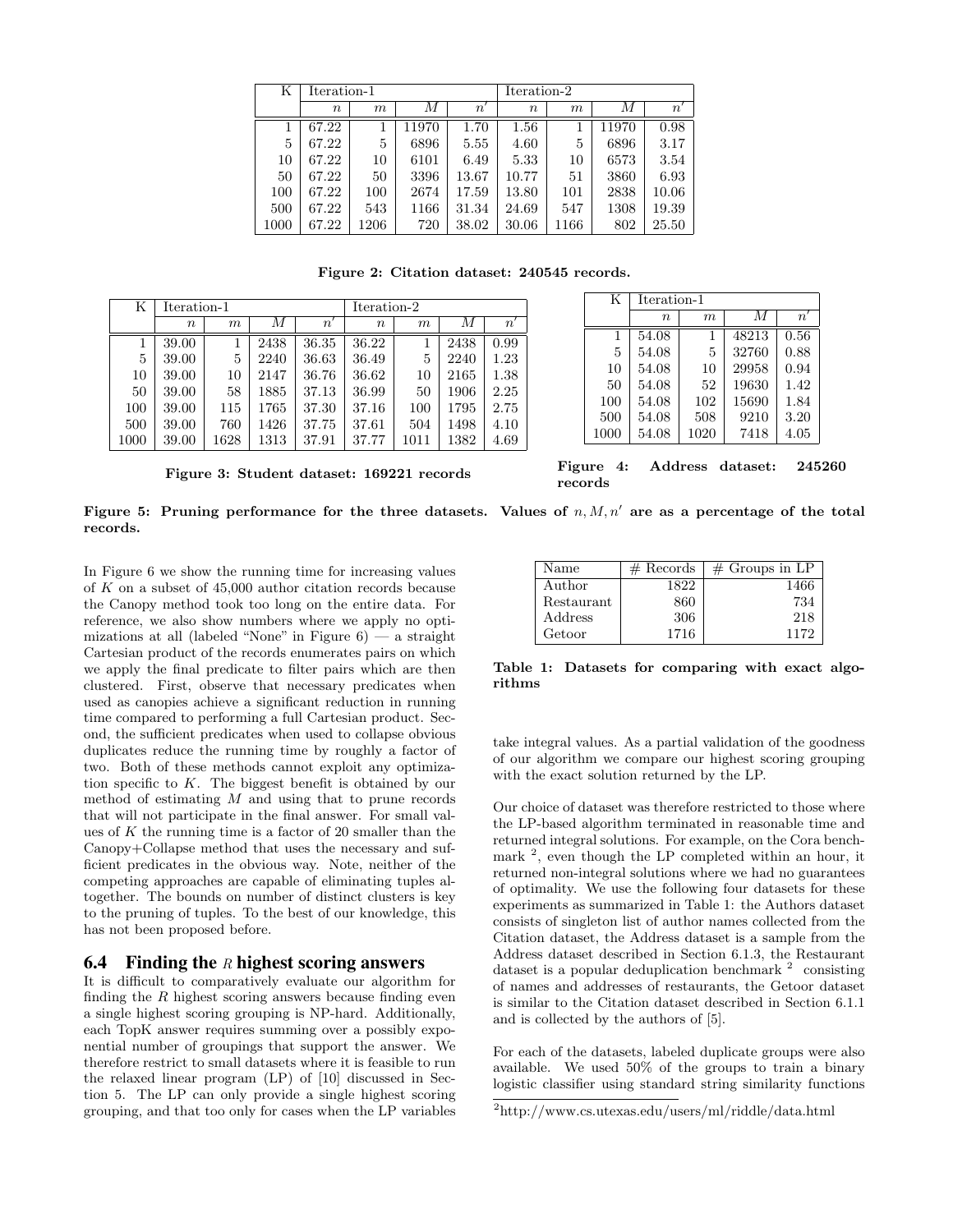

Figure 7: Comparing accuracy of highest scoring grouping with optimal

such as Jaccard and TF-IDF similarity at the level of words and N-grams. The classifier returns a real-valued score that is log of the probability that an input pair is a duplicate pair.

In Figure 7 we compare the accuracy of our algorithm with the groups identified by an exact LP-based approach. We measure accuracy as pairwise F1 value which treats as positive any pair of records that appears in the same cluster in the LP, and negative otherwise. For reference, we also compare the accuracy obtained by a baseline method that forms duplicate groups out of a transitive closure of all pairs with a positive score. We observe that our algorithm achieves a F1 accuracy of 100% on the Address and Restaurant dataset and above 99% on all four datasets. In contrast, the transitive closure algorithm achieves an agreement of only between 92–96% with the exact method. These results establishes that our representation of the partitioning space as a segmentation over a linear embedding preserves at least the highest scoring partition. We do not know of any other method of obtaining multiple groupings with which we could compare our R highest scoring answers.

# 7. EXTENSIONS TO OTHER QUERY TYPES

In this section we present two other query types that can exploit similar pruning and collapsing ideas as the TopK query.

# 7.1 TopK Rank Query

In the TopK rank query the user is only interested in getting a ranked order of the K largest group where a group can be identified by any canonical member in it. In order to answer this query, there is no need to find the exact size of each group in the TopK set. Instead, it suffices to find  $K$  pairs of the form  $(c_1, u_1) \dots (c_k, u_k)$  where

- 1. Each  $c_i$  is a set of duplicate records and  $u_i$  is an upper bound on the largest duplicate group containing  $c_i$ .
- 2. size $(c_i) \geq u_j$ , for all groups after it in the ordering, that is  $\forall i > j$ .

3. There exists no group in  $D-\text{TopK}$  of size greater than  $size(c_k)$ .

All the pruning and record collapsing ideas of the TopK count query apply to this query. In addition, we can perform more extensive pruning than the TopK count query where we needed to find the exact members of each group in the answer. The pruning step after removing all groups  $c_i$  where  $u_i < M$  can also prune away additional groups defined as follows: First we define the notion of a resolved group. A group  $c_i$  is said to be resolved when the following condition is satisfied:

- $\forall g$  where  $N(c_g, c_j) = false$ , either size $(c_j) \geq u_g$  or  $u_j \leq$  $size(c_g)$
- $\forall g$  where  $N(c_q, c_j) = true, u_q size(c_j) < M$

The resolved group are those which have no ranking conflict with other groups and none of whose neighbors are capable of forming a group of size  $\geq M$  on their own without the resolved group. The neighbors  $c_q$  of resolved groups can be pruned away provided they are not neighbors of other unresolved groups. In other words, we can prune away any group  $c_q$  which is disconnected from any unresolved group  $c_i$  whose  $u_i \geq M$  even after all resolved groups are removed. This is because such groups have no role in resolving the rank of any group and by themselves they cannot form a new group because their size is  $\lt M$ .

# 7.2 Thresholded Rank query

For this query instead of controlling the number of groups via  $K$ , the user specifies a constant threshold  $T$  and the result is a ranked list of groups of size greater than T. This query can be processed using a simple modification of the TopK Rank query above. First, in Algorithm PrunedDedup instead of Step 4 where we estimated the lower bound, we set  $M = T$ . The pruning condition stays the same as for the above TopK rank query. The termination condition in Step 7 gets replaced with, there exists a  $k$  such that

- $\forall$  1  $\leq i \leq i' \leq k$ , size $(c_i) \geq T$ , size $(c_i) \geq u_{i'}$ . This gives us a  $k$  above which all groups are guaranteed to form distinct groups of size  $\geq T$  in the answer.
- $\forall j > k, j \leq n' \exists i \leq k$  such that  $N(c_i, c_j) = true, u_j$  $size(c_i) \leq M$ . This test ensures that all groups after k are redundant given the groups before k.

When this termination condition is satisfied we can return the groups  $c_1, \ldots c_k$  as the answer, otherwise we continue with exact evaluation.

# 8. CONCLUSION AND FUTURE WORK

In this paper we presented efficient algorithms for computing the R highest scoring TopK groups on data where resolving duplicates is both expensive and uncertain. We proposed a novel method of exploiting necessary and sufficient predicates to exploit small values of  $K$  to significantly prune data records as evidenced by experiments on three real-life